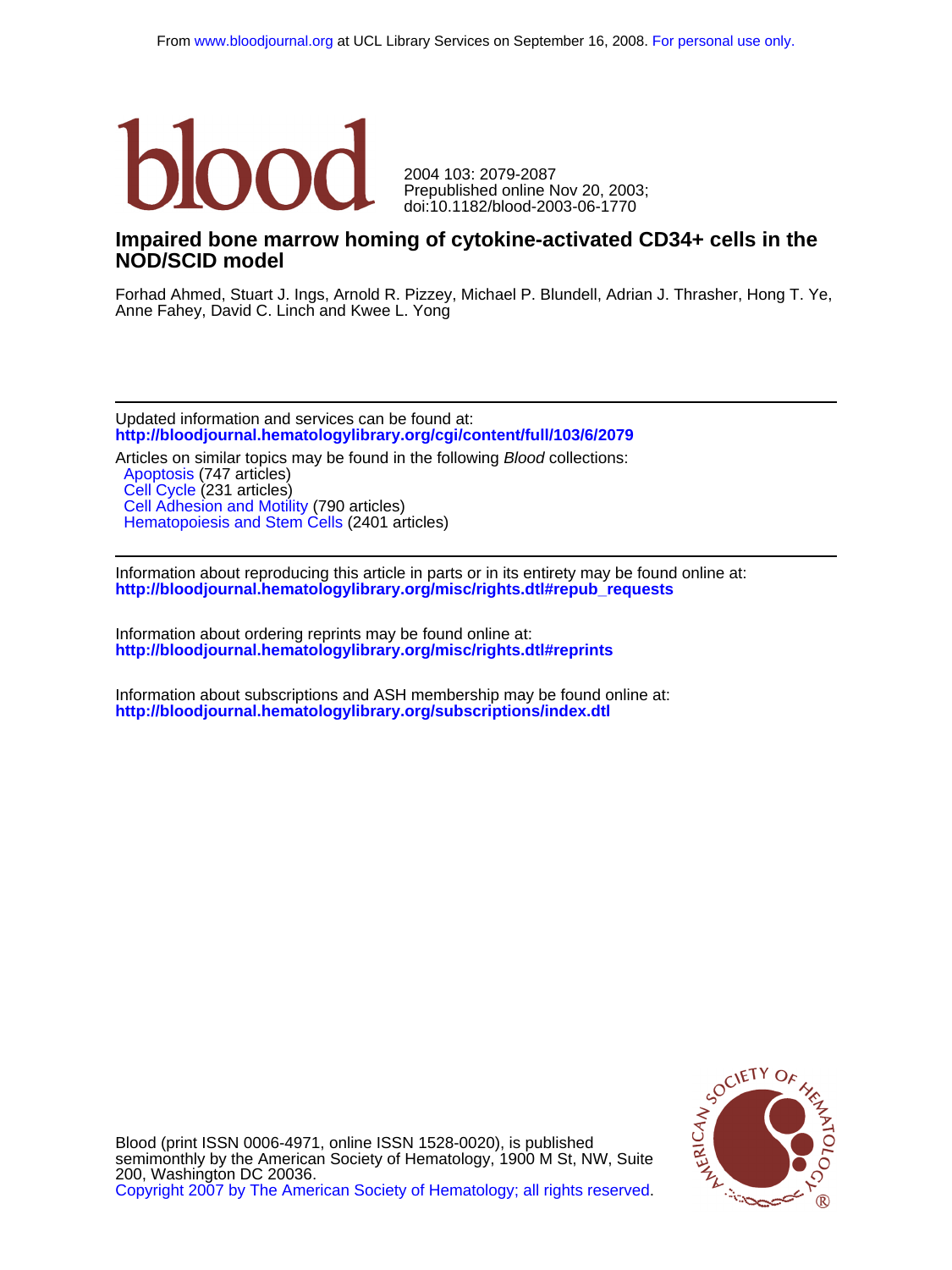**HEMATOPOIESIS** 

# Impaired bone marrow homing of cytokine-activated  $CD34<sup>+</sup>$  cells in the NOD/SCID model

Forhad Ahmed, Stuart J. Ings, Arnold R. Pizzey, Michael P. Blundell, Adrian J. Thrasher, Hong T. Ye, Anne Fahey, David C. Linch, and Kwee L. Yong

**The reduced engraftment potential of hematopoietic stem/progenitor cells (HSPCs) after exposure to cytokines may be related to the impaired homing ability of actively cycling cells. We tested this hypothesis by quantifying the short-term homing of human adult CD34 cells in nonobese diabetic/severe combined immunodeficient (NOD/SCID) animals. We show that the loss of engraftment ability of cytokine-activated CD34 cells is associated with a reduction in homing of colony-forming cells (CFCs) to bone mar-** **row (BM) at 24 hours after transplantation (from median 2.8% [range, 1.9%-6.1%] to 0.3% [0.0%-0.7%]; n** - **3; P < .01), coincident with an increase in CFC accumulation in the lungs (P < .01). Impaired BM homing of cytokine-activated cells was** not restored by using sorted cells in G<sub>0</sub>G<sub>1</sub> or by inducing cell cycle arrest at the G<sub>1</sub>/S **border. Blocking Fas ligation in vivo did not increase the BM homing of cultured cells. Finally, we tested cytokine combinations or culture conditions previously reported to restore the engraftment of cul-** **tured cells but did not find that any of these was able to reverse the changes in homing behavior of cytokine-exposed cells. We suggest that these changes in homing and, as a consequence, engraftment result from the increased migratory capacity of infused activated cells, leading to the loss of selectivity of the homing process. (Blood. 2004;103:2079-2087)**

© **2004 by The American Society of Hematology**

## **Introduction**

Hematopoietic stem/progenitor cell (HSPC) transplantation is now a recognized therapeutic strategy for the treatment of malignant and nonmalignant disorders. Much effort has focused on ex vivo manipulation of these cells, not only to expand small HSPC collections such as cord blood but also for genetic modification either to replace defective genes or to express therapeutic genes of interest. Cell expansion and gene transduction strategies, however, involve cytokine stimulation, which may compromise engraftment potential. Exposure of stem cells to growth factors in vitro reduces the in vivo repopulating ability of these cells, as demonstrated in murine and xenogeneic systems<sup>1,2</sup> and as evidenced in studies on retrovirally transduced cells.<sup>3,4</sup> Results from such studies suggest that when human HSPCs are stimulated to proliferate in vitro, there is a loss of engraftment ability as cells progress into active phases of the cell cycle.5-8 A study using highly purified murine stem cells found this engraftment defect to be reversible and to oscillate as cells undergo synchronous cell cycle passage.<sup>9</sup> In murine Lin<sup>-</sup> bone marrow (BM) cells cultured in Flt ligand (FL), stem cell factor (SCF), and interleukin-11 (IL-11), repopulating capability decreased dramatically just before cell division but recovered 24 hours later, at which time the repopulating cells were recovered in the divided fraction.<sup>10</sup> Such observations have led to the speculation that actively cycling stem/progenitor cells are unable to "home" to the hematopoietic tissue. This homing defect is especially pronounced for cells in the  $S/G<sub>2</sub>/M$  phase. Support for this hypothesis derives from murine studies in which seeding of

HSPCs/colony-forming cell (CFCs) to the BM/spleen was found to decrease after ex vivo cytokine exposure.<sup>1,11</sup> There has not yet been a systematic study of the effects of cytokine stimulation on the homing abilities of adult human HSPCs.

"Homing" refers to the selective ability of circulating HSPCs to localize within the BM, and it involves a complex series of adhesive and migratory processes that are still not fully understood. Our previous studies in this area have focused on the early critical step of transendothelial migration, whereby HSPCs egress from the circulation into hematopoietic tissue. We have shown that though  $CD34<sup>+</sup>$  cells adhere readily to the endothelial surface, they do not undergo transmigration unless activated by cytokines that induce cell division.12 Migratory capacity is selectively greater for cells that are in the  $G_0G_1$  phase of the cell cycle,<sup>13</sup> a finding recently confirmed by others.14 Although these observations provide a possible basis for the cell cycle dependency of engraftment, we have yet to obtain direct confirmation that the defective engraftment of cytokine-cultured cells occurs as a result of reduced homing ability or that either is directly related to cell cycle progression.

Recently, much interest has focused on modifying culture conditions so as to restore the engraftment capability of preactivated cells. IL-3 has been implicated in the loss of long-term reconstituting activity of cultured HSPCs,<sup>15</sup> whereas cytokines that selectively stimulate primitive HSPCs, such as thrombopoietin (TPO), SCF, and FL, have been reported to preserve long-term

From the Departments of Haematology and Histopathology, Royal Free and University College Medical School, London; the Molecular Immunology Unit, Institute of Child Health, London, United Kingdom; and the Department of Pathology, Guangxi Medical University, China.

Supported by the Medical Research Council, UK (F.A.).

**Reprints:** Kwee L. Yong, Department of Haematology, Royal Free and University College Medical School, 98 Chenies Mews, London, WC1E 6HX, United Kingdom; e-mail: kwee.yong@ucl.ac.uk.

The publication costs of this article were defrayed in part by page charge payment. Therefore, and solely to indicate this fact, this article is hereby marked "advertisement" in accordance with 18 U.S.C. section 1734.

© 2004 by The American Society of Hematology

Submitted June 2, 2003; accepted November 12, 2003. Prepublished online as Blood First Edition Paper, November 20, 2003; DOI 10.1182/blood-2003-06- 1770.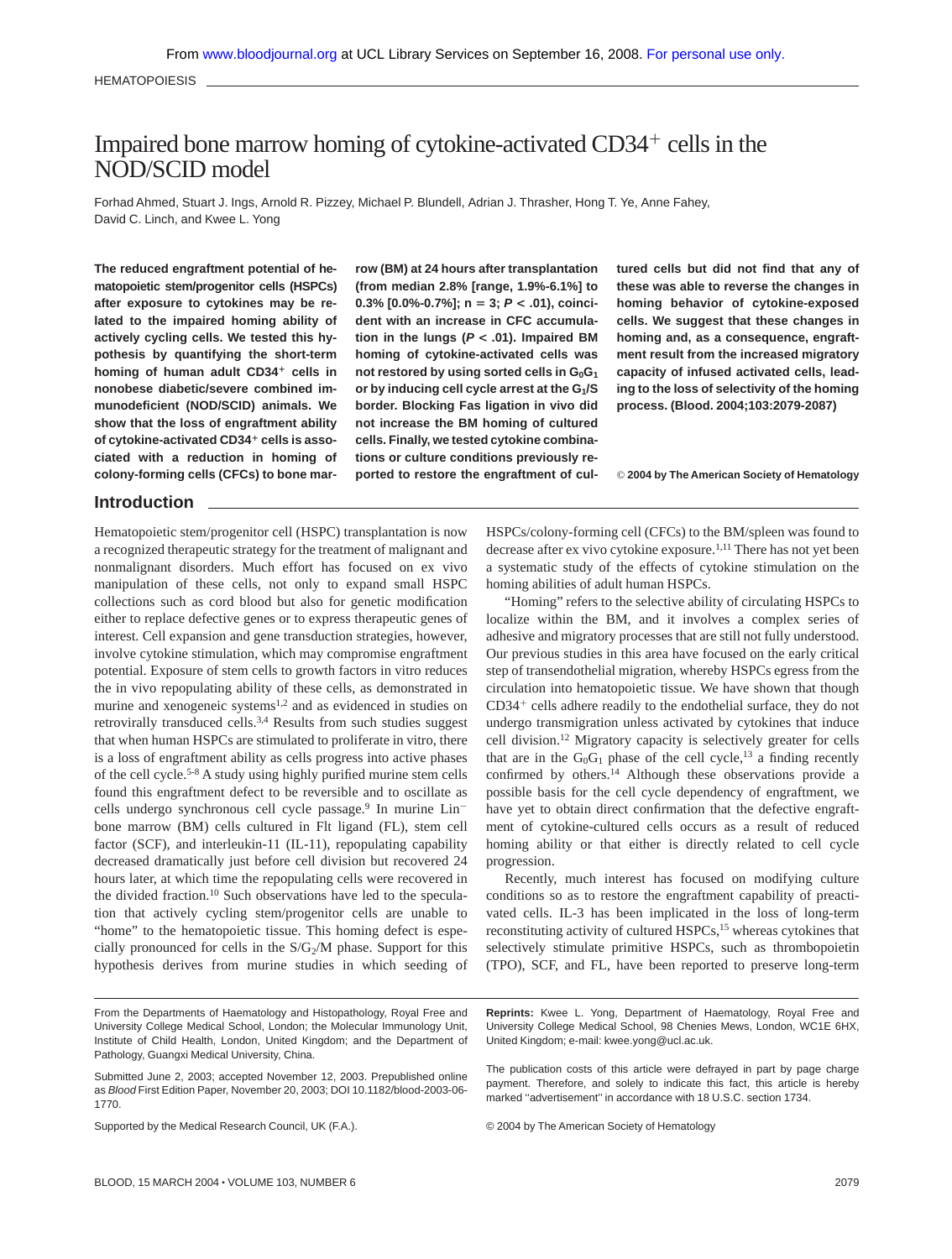repopulating cells.16,17 It is difficult to make direct comparisons among such studies, which vary in terms of the cell source, the use of serum-free media, and the in vivo model (murine, nonobese diabetic/severe combined immunodeficient [NOD/SCID], or SCID-hu bone). In addition, not all take into account the degree of cell expansion after culture. Nevertheless, in HSPCs stimulated to divide after exposure to TPO/SCF/FL in vitro, NOD/SCIDrepopulating activity is maintained and is demonstrated by cells in the postmitotic compartment.18,19 If actively cycling HSPCs have an engraftment defect, then modulating cell cycle progression to induce quiescence at the time of infusion might restore the repopulating potential. Exposure to transforming growth factor- (TGF- $\beta$ ) increased the proportion of HSPCs in the G<sub>0</sub>G<sub>1</sub> phase of the cell cycle but did not aid engraftment in either a murine model or a xenogeneic model.5,20 In a recent study, preactivated primate  $CD34<sup>+</sup>$  cells were "rested" for 2 days in SCF and retronectin, resulting in an increase in the proportion of cells in  $G_0G_1$  and in superior engraftment compared with control "nonrested" cells.<sup>21</sup> Stromal cell–derived factor-1 (SDF-1) has recently been reported to enhance survival while inhibiting the cycling of HSPCs.<sup>22,23</sup> Incubation of proliferating cord blood CD34<sup>+</sup> cells with SDF and TPO produced an increase in competitive repopulating unit (CRU) frequency, though without any changes in the cell cycle profile of the cells.23 Intriguingly, there is now evidence that the cell cycle constraints on engraftment may not apply to HSPCs from early ontogeny. Fetal liver CD34<sup>+</sup> cells, whether in  $G_0$ ,  $G_1$ , or S/G<sub>2</sub>/M, are able to engraft immunodeficient animals.24 Although there may be ontogeny-related differences in the homing and engraftment behavior of HSPCs from different sources, this finding raises the possibility that the engraftment defect of cultured cells is the result of ex vivo cytokine activation and is not directly related to cell cycling.

The present study was designed to test the hypothesis that the reduced engraftment of cytokine-stimulated CD34<sup>+</sup> cells is directly related to an alteration in short-term, organ-specific homing. We also sought to determine whether alterations in the homing and engraftment of cytokine-stimulated  $CD34<sup>+</sup>$  cells are cell cycle dependent. We quantified short-term homing of human CFCs to different organs in NOD/SCID animals in parallel with engraftment studies carried out on the same cells. We investigated the cell cycle dependence of the homing and engraftment process by using sorted cells in  $G_0G_1$  and  $S/G_2/M$  phases of the cell cycle and also by inducing cell cycle arrest at the  $G<sub>1</sub>/S$  border, followed by synchronized S-phase progression. Finally, we tested several ex vivo maneuvers that have been reported to restore the engraftment of preactivated cells to investigate whether such strategies were able to modulate the homing behavior of adult  $CD34<sup>+</sup>$  cells.

## **Materials and methods**

#### **Materials**

*Cytokines.* Recombinant human (rh) SCF, FL, IL-6, TPO, and SDF-1 were obtained from PeproTech (London, United Kingdom). IL-3 was from Sandoz (Camberley, United Kingdom) and granulocyte macrophage–colonystimulating factor (GM-CSF) was from Hoechst (Marburg, Germany).

*Monoclonal antibodies.* Fluorescein isothiocyanate (FITC), peridinin chlorophyll protein (PerCP), and phycoerythrin (PE)–conjugated monoclonal antibodies (mAbs) (anti-CD34, -CD38, -CD45, -CD3, -CD2, -CD19) were obtained from Becton Dickinson (Oxford, United Kingdom). Anti– CXCR-4PE and anti–Fas-PE were obtained from PharMingen (San Diego, CA). Anti-CD13 and -CD38 were from DAKO (Ely, United Kingdom).

*Reagents.* Iscove modified Dulbecco medium (IMDM), phosphatebuffered saline (PBS), and Hanks balanced salt solution (HBSS) were obtained from Life Technologies (Paisley, United Kingdom), and fetal calf serum (FCS) was from PAA Laboratory GmbH (Linz, Austria).

#### **CD34 cell isolation**

Mobilized peripheral blood (MPB) was obtained from patients at University College London Hospitals (UCLH) using cyclophosphamide/G-CSF in accordance with local ethical guidelines. CD34+ cells were isolated using a large-scale CliniMACs system25 (Miltenyi Biotec GmbH, Bergisch Gladbach, Germany).  $CD34<sup>+</sup>$  cell preparations, as evaluated by immunofluorescence, had an average purity of  $93\% \pm 3\%$ . Freshly isolated versus cryopreserved cells were compared for CFC output, in vivo homing, and engraftment, and no significant difference was found.

#### **Cell culture**

Cells were cultured in X-VIVO 10 (BioWhittaker, Walkersville, MD) and 1% human serum albumin (HSA) (Immuno Ltd, Kent, United Kingdom) supplemented with SCF, FL (100 ng/mL), IL-3, and IL-6 (20 ng/mL). In some experiments cells were cultured with SCF, FL (100 ng/mL), and TPO (20 ng/mL) or SCF, TPO (50 ng/mL), and SDF-1 (100 ng/mL). In appropriate experiments cells were also cultured on RetroNectin (Takara Shuzo, Shiga, Japan). Percentage of CD34<sup>+</sup> cells up to 96 hours in culture was  $87\% \pm 4\%$ . The viability of cultured cells was greater than 95%, as judged by trypan blue (TB) exclusion.

#### **Cell synchronization using aphidicolin**

CD34<sup>+</sup> cells were stimulated with SCF, FL, and TPO at 100 ng/mL in X-VIVO 10/1% HSA. After 16 hours, aphidicolin (2 µg/mL; Sigma, Poole, United Kingdom) was added, and incubation was continued for another 24 hours, as described previously.26 At the end of this incubation (40 hours altogether), cells were washed and replated in X-VIVO 10/1% HSA with cytokines to allow S-phase progression. Cells were harvested at 3 and 6 hours thereafter to assess their position in the cell cycle and their homing ability.

#### **Fas/CD95 blocking experiment**

 $CD34<sup>+</sup>$  cells were stimulated with SCF, FL (100 ng/mL), and IL-3, IL-6 (20) ng/mL) in X-VIVO 10/1% HSA. In experiments using a blocking mAb, 48-hour–cultured cells were preincubated for 30 minutes on ice with anti-Fas mAb (clone ZB4; mouse IgG1; MBL International, Watertown, MA). Cells were not washed but were injected in the presence of antibody. In a second set of experiments, human recombinant soluble Fas ligand (sFasL; Alexis, Nottingham, United Kingdom) was included in the culture medium (48-72 hours). Before transplantation, cells were washed and resuspended in fresh medium with sFasL for injection.

#### **Cell cycle fractionation with Hoechst 33342**

Cultured CD34<sup>+</sup> cells (48 hours) were resuspended at  $5 \times 10^6$ /mL in 10 M solution of Hoechst (Hst) 33342 (Molecular Probes, Eugene, OR) in Hst buffer (HBSS, 20 mM HEPES [*N*-2-hydroxyethylpiperazine-*N*-2 ethanesulfonic acid], 1 g/L glucose, 10% FCS). After incubation at 37°C for 45 minutes, cells were washed once (in chilled Hst buffer), resupended in Hst buffer, and sorted on a FACS vantage (Beckman Coulter, High Wycombe, United Kingdom) equipped with a multiline ultraviolet laser (351-364 nm) providing excitation for Hst. The Hst signal was detected with a  $424 \pm 22$  nm band-pass filter. Sorting windows were constructed to sort  $G_0/G_1$  from S/ $G_2/M$  populations. Cells were kept on ice during sorting to minimize dye leaking and were protected from light. No effect of Hst staining on colony formation was detected (data not shown). The purity of sorted  $G_0/G_1$  cells exceeded 98%, and that of  $S/G_2/M$  cells exceeded 83%.

## Labeling human MPB CD34<sup>+</sup> cells with PKH26

Fresh or cultured MPB CD34<sup>+</sup> cells were labeled with PKH26 dye according to manufacturer's (Sigma) instructions, with some modifications. Briefly, cells were resuspended in diluent C at a concentration of 20-  $40 \times 10^6$ /mL, combined with an equal volume of PKH26 dye freshly prepared at 10  $\mu$ M in diluent C, and incubated at room temperature for 4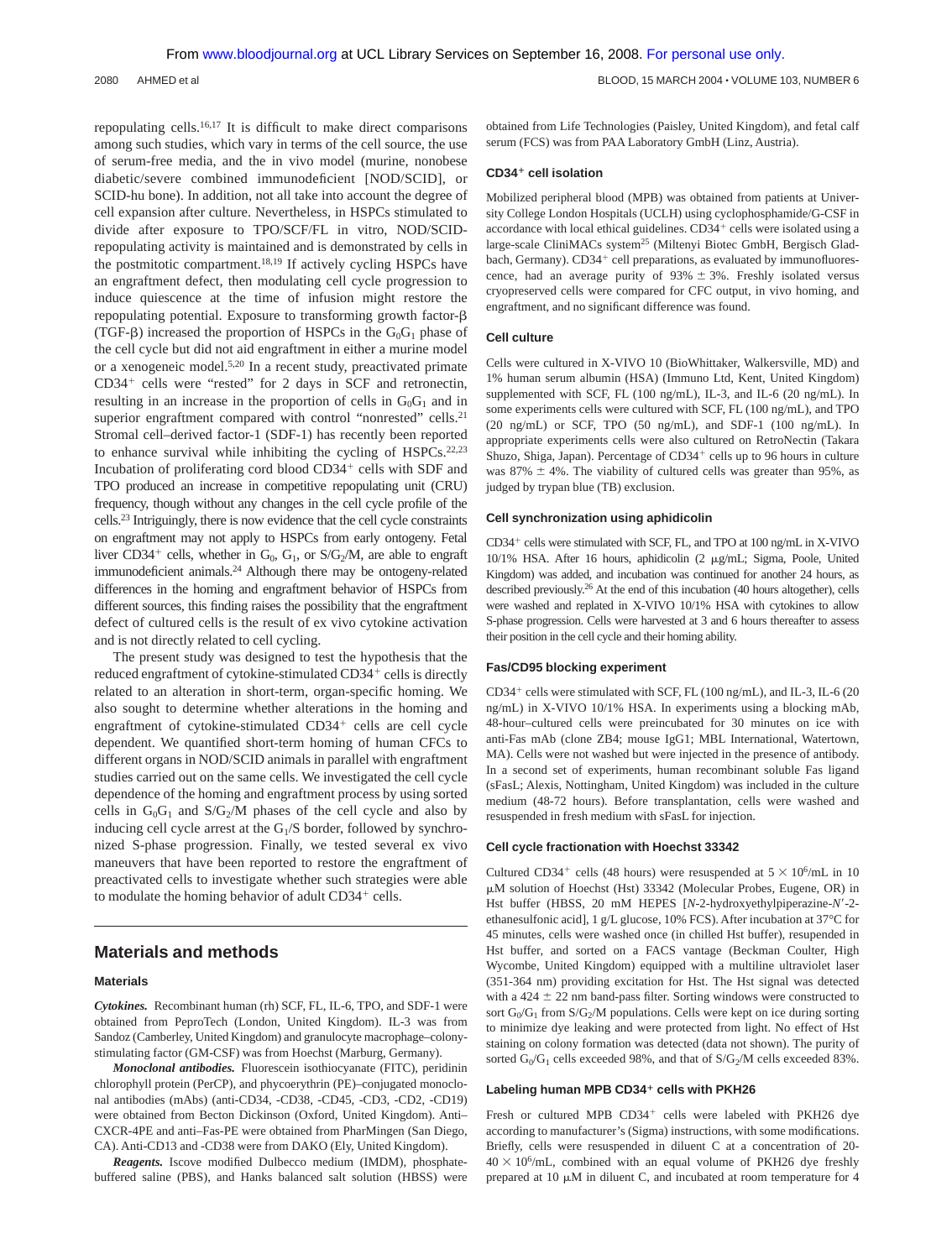#### **Table 1. Effect of cytokine stimulation on the engraftment of CD34 cells in NOD/SCID mice: 2 to 5 days**

|                   | Cells/mouse, 10 <sup>6</sup> |                    | CD45 <sup>+</sup> cells in mouse BM, % |                     |
|-------------------|------------------------------|--------------------|----------------------------------------|---------------------|
| <b>Experiment</b> | Fresh                        | <b>Postculture</b> | Fresh                                  | <b>Postculture</b>  |
| 1                 | 0.5                          | 0.7                | 2.0, 2.3                               | 0.0, 1.3            |
| $\mathfrak{D}$    | 0.5                          | 2.6                | 4.6                                    | 2.7                 |
| 1                 | 1.0                          | 1.3                | 2.1, 10.5                              | 0.1, 0.1            |
| $\mathfrak{D}$    | 1.0                          | 5.2                | 72.3, 78.4                             | 22.7, 0.7           |
| Median (range)    | <b>NA</b>                    | <b>NA</b>          | $4.6(2.0-78.4)$                        | $0.7(0.0-22.7)^{*}$ |
| Animals engrafted | <b>NA</b>                    | <b>NA</b>          | 7 of 7                                 | 3 of 7              |

Freshly isolated CD34<sup>+</sup> cells (0.5 or 1.0  $\times$  10<sup>6</sup> cells/animal) or the expanded equivalent number of cultured cells were infused into sublethally irradiated NOD/ SCID mice. Cultured cells were stimulated with SCF (100 ng/mL), FL (100 ng/mL), IL-3 (20 ng/mL), and IL-6 20 ng/mL) in X-VIVO 10 with 1% FCS for 2 to 5 days. For all experiments, engraftment was assessed 6 weeks after transplantation using immunophenotype analysis of BM cells, as detailed in "Materials and methods." An animal was considered to have experienced successful engraftment if CD45+ cells comprised 1% or more of BM cells. Data are given for each animal and as the median and range of each group, as indicated.

NA indicates not applicable.

 $*P < .05$  compared with fresh cells; Mann-Whitney U test.

minutes with periodic gentle mixing. An equal volume of FCS was added for 1 minute, and labeled cells were then washed 3 times in HBSS/2% FCS. Aliquots of cells before and after PKH26 staining were assayed for CFCs and generated comparable numbers of total colonies (data not shown). The remaining cells were then injected intravenously into sublethally irradiated or nonirradiated NOD/SCID mice (10 million cells per mouse).

#### **Mice and transplantation of human MPB CD34 cells**

NOD/LtSz-PrKdcscid (NOD/SCID) mice were housed under positive pressure in a ventirack obtained from Biozone (Kent, United Kingdom). Eightto 10-week-old mice were sublethally irradiated (325 cGy from a cesium Cs 137 source) and immediately underwent transplantation with fresh or cytokine-cultured human CD34<sup>+</sup> cells (0.5-2  $\times$  10<sup>6</sup>/animal) by lateral tail vein injection. Mice were killed by  $CO<sub>2</sub>$  inhalation at selected intervals after transplantation.

#### **Analysis of murine tissues for human progenitor cell homing**

BM cell suspensions were prepared from 2 femurs and 1 tibia and from spleens, lungs, and livers. Red blood cells (RBCs) were lysed in 155 mM NH<sub>4</sub>Cl, 20 mM NaHCO<sub>3</sub>, and 1 mM EDTA (ethylenediaminetetraacetic acid; BDH, Poole, United Kingdom). Cells were washed once in 5% FCS/HBSS and were set up in clonogenic assays in methylcellulose (Methocult [H4230]; Stem Cell Technologies, Vancouver, BC, Canada) with 20% IMDM supplemented with GM-CSF 25 ng/mL, SCF 10 ng/mL, and IL-3 30 ng/mL. These conditions are selective for human colonies because no colony growth was seen using BM from control saline-injected animals. Purified CD34<sup>+</sup> cells (5.0  $\times$  10<sup>2</sup>/mL) or harvested BM mononuclear cells (BMMNCs;  $2-4 \times 10^5$ /mL) were plated in quadruplicate. Total human GM-CFC colonies per animal were calculated on the basis of the assumption that 1 tibia and 2 femurs represent  $12\%$  of total BM<sup>27</sup> and were expressed as a percentage of the number of GM-CFCs infused. To quantify the level of homing in other tissues, GM-CFCs were counted and expressed per 106 cells.

#### **Analysis of human cell engraftment**

Six weeks after infusion, mice were killed, and single-cell suspensions were prepared from the BM of 2 femurs and 1 tibia. After RBC lysis, BMMNCs ( $10^6$  cells/tube) were incubated with 100  $\mu$ L mouse serum (Sigma) in PBS/1% bovine serum albumin (BSA) for 15 minutes on ice. After washing, cells were stained at 4°C with antihuman CD45-PerCP, CD34- FITC, CD38-FITC, CD19-PE, CD13-FITC, CD3-FITC, and CD2-PE in appropriate combinations in 100  $\mu$ L staining buffer (PBS/1% BSA/0.1%) sodium azide). A sample from each mouse was also stained with isotypematched control antibodies. Cells were washed twice and fixed in 1%

paraformaldehyde. Samples were analyzed on the Epics-Elite flow cytometer (Beckman-Coulter, High Wycombe, United Kingdom), and at least 50 000 events were acquired and analyzed using Elite Workstation Analysis software version 4.5. An animal was considered to have achieved successful engraftment if the BM contained more than  $1\%$  CD45<sup>+</sup> cells.

#### **Cell cycle analysis**

 $CD34<sup>+</sup>$  cells were stained with propidium iodide (PI) and were analyzed as described previously.<sup>12</sup>

#### **Statistical analysis**

Data are expressed as median and range of multiple measurements. Data are presented to 1 decimal point, except for flow cytometric measurements, which are rounded up to 2 significant figures. Determination of statistical significance between groups was carried out using the nonparametric Mann-Whitney *U* test, and *P* less than .05 was considered significant. Unless indicated, values are nonsignificant.

## **Results**

#### **Cytokine activation reduces engraftment of MPB CD34 cells in NOD/SCID animals**

We studied the engraftment of freshly isolated and cytokineactivated MPB CD34<sup>+</sup> cells in NOD/SCID animals by fluorescenceactivated cell sorter (FACS) analysis of murine BM performed at 4 to 6 weeks after transplantation. Cytokine exposure (for more than 48 hours) led to an increase in cell number (130%-520% of initial). Hence, to avoid any dilutional effect on stem cells initially present in the graft, the numbers of cytokine-exposed  $CD34<sup>+</sup>$  cells infused represented the expanded equivalent of fresh cells. Table 1 summarizes the results of the first set of experiments performed in this way. Animals that received cytokine-activated cells showed lower rates of engraftment (3 of 7 animals engrafted), whereas all animals receiving fresh cells engrafted (median, 4.6%; range,  $2.0\%$ -78.4% CD45<sup>+</sup> cells in murine BM). We also performed a second series of experiments in which equal numbers of fresh or cultured cells were infused (Table 2). Although the engraftment levels were generally lower, cultured cells again demonstrated a marked engraftment defect, such that no animal receiving cultured cells engrafted. Assessment of engraftment by FACS analysis was confirmed by colony assays on cells recovered from murine BM using human-specific cytokines (GM-CSF, SCF, and IL-3) (Figure

**Table 2. Effect of cytokine stimulation on the engraftment of CD34 cells in NOD/SCID mice: 48 hours**

|                   |                              | CD45 <sup>+</sup> cells in mouse BM, % |                    |
|-------------------|------------------------------|----------------------------------------|--------------------|
| <b>Experiment</b> | Cells/mouse, 10 <sup>6</sup> | Fresh                                  | <b>Postculture</b> |
| 1                 | 0.5                          | 1.4, 1.2                               | 0.1                |
| 1                 | 1.0                          | 5.8, 16.2                              | 0.1, 0.0           |
| 2                 | 1.0                          | 1.9, 1.3                               | 0.5, 0.1           |
| Median (range)    | <b>NA</b>                    | $1.7(1.2 - 16.0)$                      | $0.1(0.0-0.5)^{*}$ |
| Animals engrafted | <b>NA</b>                    | 6 of 6                                 | $0$ of $5$         |

Freshly isolated CD34<sup>+</sup> cells (0.5 or 1.0  $\times$  10<sup>6</sup> cells/animal) or the equal number of cultured cells were infused into sublethally irradiated NOD/SCID mice. Cultured cells were stimulated with SCF (100 ng/mL), FL (100 ng/mL), IL-3 (20 ng/mL), and IL-6 (20 ng/mL) in X-VIVO 10 with 1% FCS for 48 hours. For all experiments, engraftment was assessed 6 weeks after transplantation using immunophenotype analysis of BM cells, as detailed in "Materials and methods." An animal was considered to have experienced successful engraftment if CD45<sup>+</sup> cells comprised 1% or more of BM cells. Data are given for each animal and as the median and range of each group, as indicated.

NA indicates not applicable.

 $*P < .01$  compared with fresh cells; Mann-Whitney U test.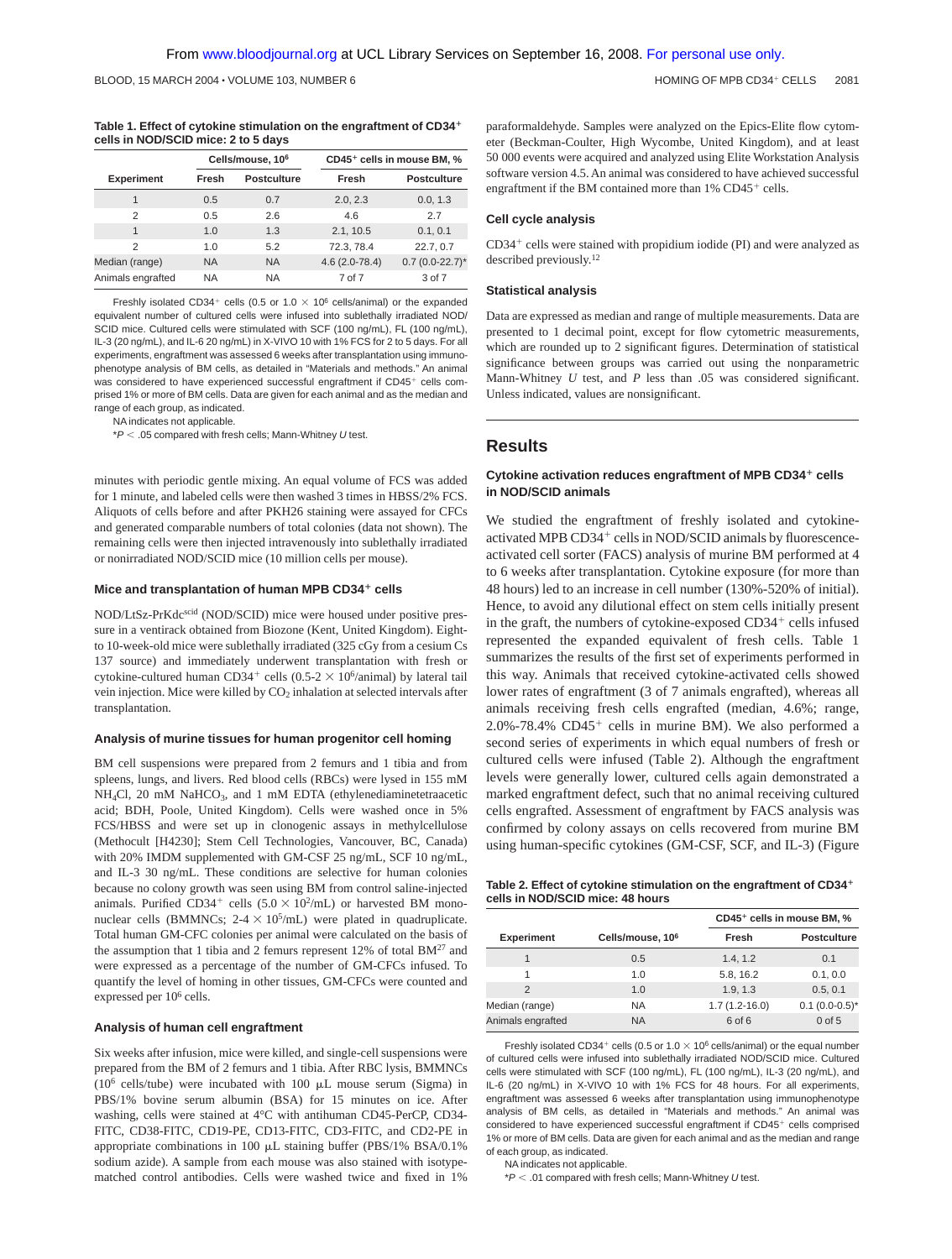2082 AHMED et al BLOOD, 15 MARCH 2004 VOLUME 103, NUMBER 6

1A). Multilineage engraftment was demonstrated in animals that engrafted with either fresh or cytokine-activated cells, though the skewing to B-lineage engraftment seen using fresh  $CD34<sup>+</sup>$  cells was not evident in animals that underwent transplantation with cytokine-activated cells (Figure 1B).

## Cytokine activation impairs short-term homing of CD34<sup>+</sup> cells **to BM in NOD/SCID animals**

Initial experiments were performed to assess the localization of freshly isolated  $CD34<sup>+</sup>$  cells in various organs at 1 and 24 hours after transplantation. As seen in Figure 2A, the homing of CFCs to BM and spleen was evident at 1 hour after infusion, but the numbers of CFCs increased substantially at 24 hours. In contrast, although CFCs accumulated in the lungs at 1 hour, numbers were reduced at 24 hours, suggesting that this represented transient accumulation rather than active homing. To investigate the effect of cytokine exposure,  $CD34<sup>+</sup>$  cells were incubated with FL, SCF, IL-3, and IL-6 for 2 to 5 days, and the expanded equivalent (2 or  $5 \times 10^6$ ) of CD34<sup>+</sup> cells was infused per animal. Cytokine stimulation resulted in marked reduction in the homing of CFCs to the BM when assessed at 1 and 24 hours (medians, 2.0% [range, 0.5%-2.4%] and 2.8% [range, 1.9%-6.1%] for fresh GM-CFCs vs 0.1% [0.0%-0.2%] and 0.3% [0.0%-0.7%] for cultured cells at 1 and 24 hours, respectively;  $n = 3$ ) ( $P < .01$  for both time points) (Figure 2A). In contrast, cytokine-stimulated CFCs showed significantly increased localization to lung tissue at 1 hour ( $P < .05$ ) and 24 hours  $(P < .01)$  after infusion. The BM homing defect was evident after 2 days of cytokine exposure and remained unaltered up to 5 days (Figure 2B). Cytokine-activated  $CD34<sup>+</sup>$  cells also showed significant reduction in homing to the spleen (Figure 2C). A detailed time course of cytokine exposure showed that homing of CFCs to the BM was significantly impaired by 24 hours after cytokine stimulation and had already begun to decrease at 4 hours (Figure 2D). In further experiments, we used cells stimulated for 48 hours because these cells had not expanded significantly and, therefore, they avoided any confounding effect from the infusion of large numbers of cells.



**Figure 1. Effect of cytokine stimulation on the engraftment of CD34<sup>+</sup> cells in NOD/SCID mice.** (A) Engraftment was assessed at 4 to 6 weeks after transplantation in mice that received freshly isolated CD34<sup>+</sup> cells or cultured cells (0.5 or  $1.0 \times 10^6$ cells/animal). Bone marrow cells were assayed for human colony formation (as detailed in "Materials and methods"). Data are given for each animal in 2 independent experiments, and the median for each group is indicated. (B) Lineage-specific engraftment of fresh ( $\diamond$ ) and cultured cells ( $\blacklozenge$ ) was assessed by flow cytometry. The percentage of huCD45<sup>+</sup> cells that also expressed human lymphoid, myeloid, and progenitor surface markers is shown. Data are given for each animal from 2 independent experiments.  $*P < .01$  compared with fresh cells; Mann-Whitney U test.

## **Assessment of short-term homing of transplanted CD34 cells by flow cytometric assay**

It is possible that CFC recovery of expanded human CD34<sup>+</sup> cells is adversely affected by conditions in the irradiated murine BM. Hence, we sought to confirm our results on clonogenic cells by determining the actual numbers of cells that had homed to the BM at 24 hours. To track intravenously transplanted human MPB  $CD34<sup>+</sup>$  cells, we used a well-established cell-labeling procedure with the fluorescent dye PKH26. Using the staining method described in "Materials and methods," 99% of MPB CD34<sup>+</sup> cells could be brightly stained, yielding a fluorescence intensity at least 1 log higher than that of unlabeled control cells (data not shown). PKH26 staining did not have any deleterious effect on CFC growth, as assessed by methylcellulose colony assay in vitro. PKH26 labeled cells generated comparable numbers of total colonies as unstained cells (data not shown), indicating that PKH26 does not alter the functional activity of hematopoietic progenitors and is suitable to track their homing in vivo.

To evaluate the effect of cytokine exposure on homing in vivo, BM from mice transplanted with unlabeled and PKH26-labeled cells (fresh and postculture) was collected at 24 hours after transplantation and were analyzed for the presence of PKH26 labeled cells by flow cytometry. Table 3 shows the number of labeled cells detected in irradiated (experiment 2) and nonirradiated (experiment 1) mice per million BM cells analyzed at 24 hours by flow cytometry. It is clear that the short-term (24-hour) homing of CD34<sup>+</sup> cells was consistently reduced after 48 hours of culture in cytokines  $(P < .01)$ . There was a mean 5-fold reduction in homing of the cytokine-treated (48-hour) cells when compared with noncultured fresh  $CD34<sup>+</sup>$  cells. Results from 2 independent experiments are presented in Table 3. As reported previously, <sup>28</sup> homing to nonirradiated BM was 2 to 4 times higher than to irradiated BM, and this difference was observed for fresh and cultured cells (Table 3).

Immunohistochemical staining confirmed the presence of CD45 cells in murine BM sections at 24 hours after transplantation (data not shown). When compared with animals that had received fresh  $CD34<sup>+</sup>$  cells, animals that had received cytokine-activated cells showed reduced numbers of  $CD45<sup>+</sup>$  cells in BM sections but increased numbers in lung sections (data not shown).

## **Influence of cell cycle phase on short-term BM homing of cytokine-activated cells**

These results suggest that reduced engraftment after cytokine exposure is predicted by alterations in the homing behavior of these cells in vivo. Cytokine stimulation increases the proportion of actively cycling cells (from 3%  $\pm$  1% to 28%  $\pm$  3% in S/G<sub>2</sub>/M after 48 hours). The time course of the observed changes in BM homing (Figure 2D) closely follows the kinetics of cells entering the active phase of the cell cycle (percentages of cells in  $G_0G_1$  at 0, 4, 24, and 48 hours of culture were  $96 \pm 1$ , 98, 81  $\pm$  9, and 72  $\pm$  2, respectively;  $n = 3$ ), suggesting that cytokine-induced changes in BM homing may relate to position in the cell cycle. To test this hypothesis, sorted  $G_0G_1$  and  $S/G_2/M$  fractions (Figure 3A) of cultured CD34<sup>+</sup> cells were tested for CFC homing to the BM and spleen. CFCs from the  $G_0G_1$  fraction showed a small increase in BM homing compared with their counterparts in  $S/G_2/M$ ; however, this did not reach significance and remained significantly lower than the homing of unstimulated cells (Figure 3B). Parallel studies on the engraftment of these cell fractions confirmed that sorted  $G_0G_1$  cells had no engraftment advantage compared with unsorted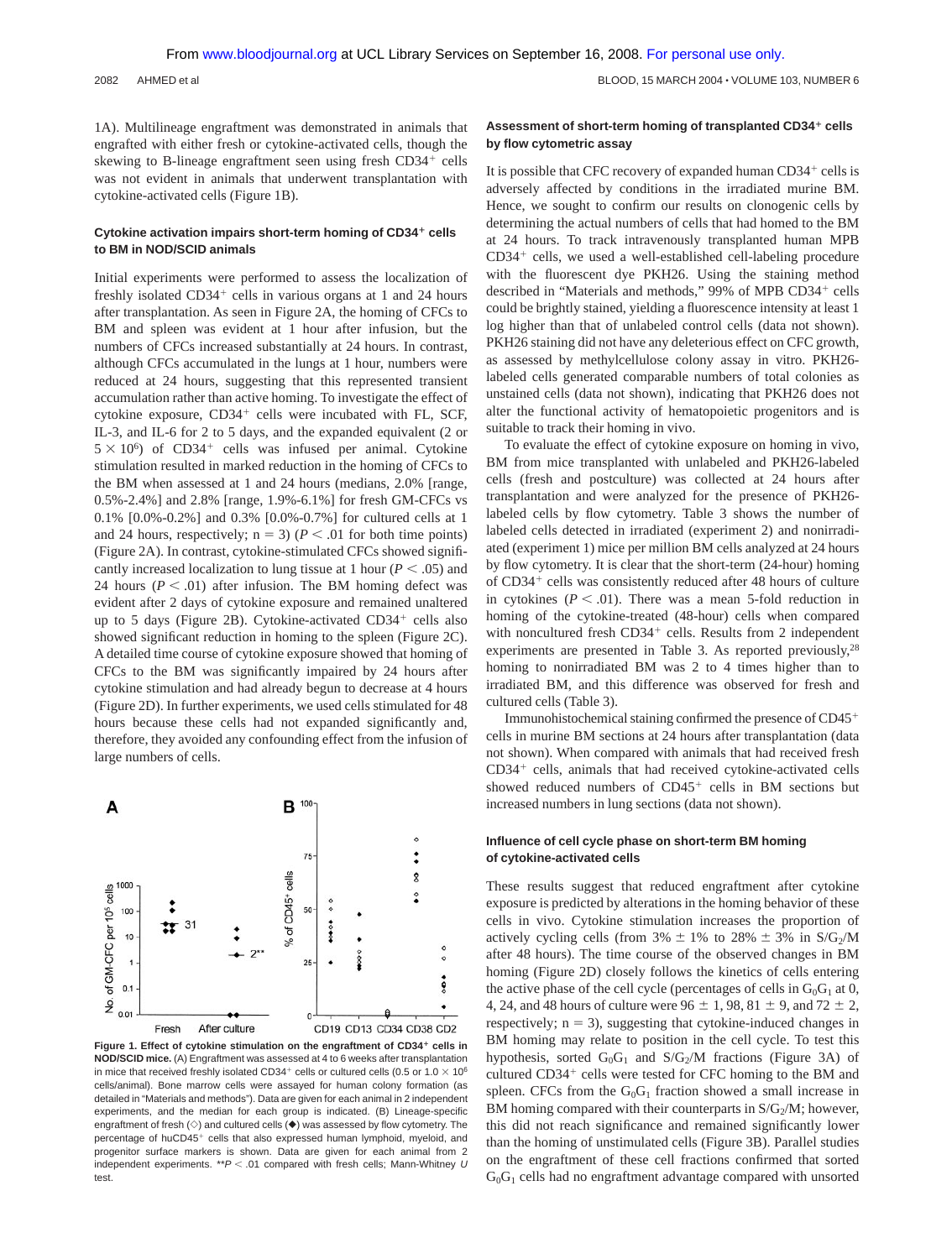**Figure 2. Homing of freshly isolated and cytokine stimulated CD34 cells.** (A) Cell suspensions from the BM, spleen, and lungs of transplanted NOD/SCID mice recovered 1 hour and 24 hours after transplantation were assayed for colony formation using humanspecific cytokines. Numbers of CFCs in lungs and spleen were corrected for the cell expansion after cytokine culture. Medians interquartiles, and ranges of 4 to 7 animals pooled from 3 experiments. (B) Time course of changes in BM homing after cytokine activation.  $CD34<sup>+</sup>$  cells exposed to cytokines for 2, 4, or 5 days were infused into sublethally irradiated animals, and homing to BM was assessed 24 hours after infusion. Homing of fresh cells is shown for comparison. Data are from 4 independent experiments; each data point represents 1 animal, and the mean values are indicated. (C) Homing of freshly isolated CD34<sup>+</sup> cells or cultured cells after 24 and 48 hours of culture to the spleen at 24 hours after transplantation. (D)  $CD34<sup>+</sup>$  cells were cultured for 1, 4, 24, or 48 hours, and homing of infused cells to BM was assessed at 24 hours after transplantation;  $n = 2$  experiments, data given for each animal ( $P < .05$ ; \*\* $P < .01$ ; \*\*\* $P < .001$  compared with fresh cells; Mann-Whitney U test).



cells or with cells in the  $S/G_2/M$  fraction ( $G_0G_1$  cells, 0.1% CD45<sup>+</sup>; unsorted cells,  $0.2\%$  CD45<sup>+</sup>; S/G<sub>2</sub>/M cells,  $0.1\%$  CD45<sup>+</sup>).

We cannot exclude the possibility that cell sorting might have an effect on homing capabilities of CD34<sup>+</sup> cells or that sorted  $G_0G_1$ cells did not display higher levels of homing because the critical cells important for homing and engraftment lay in the  $S/G_2/M$ fraction. To address these issues, we used aphidicolin to induce cell cycle arrest at the  $G_1/S$  border before the first cell division.<sup>26</sup>

**Table 3. Number of PKH26-labeled cells detected in NOD/SCID BM 24 hours after transplantation**

| $CD34+$ cells |               | No. PKH26 <sup>+</sup> events/million<br><b>BM</b> cells |                     |  |
|---------------|---------------|----------------------------------------------------------|---------------------|--|
|               | Staining      | <b>Experiment 1</b>                                      | <b>Experiment 2</b> |  |
| Fresh         | Control       | 4                                                        | 2                   |  |
|               | PKH26-labeled | 695, 1136                                                | 391, 292            |  |
| Postculture   | Control       | 1                                                        | 2                   |  |
|               | PKH26-labeled | 201, 204                                                 | 68, 48              |  |

Freshly isolated CD34<sup>+</sup> or cultured cells (unstained and PKH26-labeled) were infused into sublethally irradiated NOD/SCID mice. Cultured cells were stimulated with SCF (100 ng/mL), FL (100 ng/mL), IL-3 (20 ng/mL), and IL-6 (20 ng/mL) in X-VIVO 10 with 1% HSA for 48 hours. For each experiment, homing was assessed 24 hours after transplantation by flow cytometric analysis of BM cells, as detailed in "Materials and methods." Data for the homing of cells has been presented here as number of positive events per million BM cells analyzed. Data are given for each animal from 2 independent experiments. Mice in experiment 1 were nonirradiated.

 $CD34<sup>+</sup>$  cells were stimulated with SCF, FL, and TPO, and aphidicolin was used to arrest cells at  $G<sub>1</sub>/S$  border, as detailed in "Materials and methods." At the end of the 40-hour culture, 95% of live cells treated with aphidicolin (Figure 4Aii) were in  $G_0G_1$ compared with 65% of control cells incubated in cytokines alone (Figure 4Aiii). After release from the cell cycle block, cells moved into the S phase (at 3 hours, Figure 4Aiv) and then the  $G_2M$  phase (6 hours, Figure 4Av) of the cell cycle in a synchronized manner. Treatment with aphidicolin did not alter the percentage of apoptotic cells. Cells were harvested at these time points of culture and were infused into conditioned animals. As seen in Figure 4B, these different cell populations displayed very similar levels of BM homing, with the exception of cells at 3 hours after the aphidicolin block (45% in S phase), which achieved lower levels of homing. Importantly, cells arrested at the  $G<sub>1</sub>/S$  border displayed homing levels similar to those of control cultured cells that had progressed unchecked through the cell cycle. Thus, arresting cells at the  $G<sub>1</sub>/S$ border did not restore the homing ability of cultured cells.

#### **Role of Fas-ligand**

The above findings suggest that cell cycle progression could not explain the reduced BM homing behavior of cytokine-activated  $CD34<sup>+</sup>$  cells. Among the surface receptors altered by the cytokine exposure of  $CD34<sup>+</sup>$  cells is Fas. As seen in Figure 5A, Fas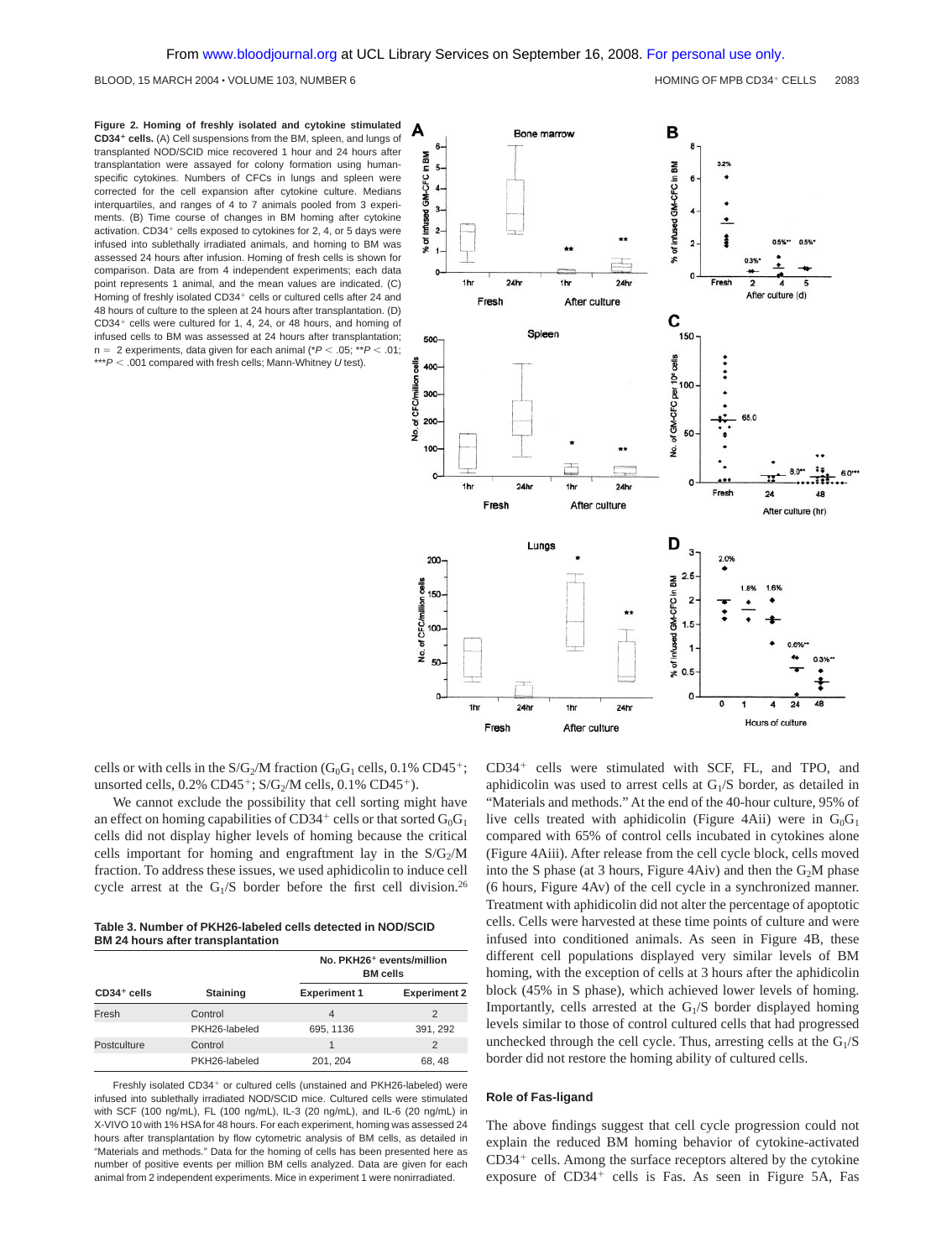2084 AHMED et al BLOOD, 15 MARCH 2004 VOLUME 103, NUMBER 6



Figure 3. Cell cycle fractionation of cytokine-stimulated CD34<sup>+</sup> cells and the effect on homing. (A) Cell cycle analysis of MPB CD34<sup>+</sup> cells by PI (i) and fractionation using Hst and Py Y staining (ii). Bars indicate gates for  $G_0G_1$  (A) and  $S/G_2$  M (C) subpopulations, and percentage of cells in each gate is given. (Ai) DNAhistograms of MPB CD34<sup>+</sup> cells immediately after isolation (left) and 48 hours after culture (right) by PI staining. (Aii) Cultured  $CD34<sup>+</sup>$  cells were simultaneously stained with Hst and Py Y. The flow histogram shows gates indicating  $G_0/G_1$  (R1) and  $S/G_2/M$  (R2) populations of MPB CD34<sup>+</sup> cells (left). Sort windows to collect  $G_0/G_1$  and  $S/G_2/M$  cells are indicated as regions R1 and R2, respectively. The purity of sorted G<sub>0</sub>/G<sub>1</sub> cells (top right) exceeded 98% and of S/G<sub>2</sub>/M cells (bottom right) exceeded 83%. Results from a representative experiment are shown. (B) Short-term BM homing of CD34<sup>+</sup> cells in  $G_0/G_1$  or S/G<sub>2</sub>/M. Sorted  $G_0/G_1$  and S/G<sub>2</sub>/M fractions of cultured CD34<sup>+</sup> cells were infused (0.5-2.0  $\times$  10<sup>6</sup> cells/animal) into sublethally irradiated NOD/SCID animals, and BM homing of progenitor cells was assessed as for Figure 2. Cultured cells that were unstained (presort) or stained (presort stained) served as controls. Data are from 4 independent experiments. Each data point represents 1 animal, and numbers and bars indicate the means.

expression on CD34<sup>+</sup> cells increased from 6%  $\pm$  1% to 65%  $\pm$  9% after 2 days of culture  $(P < .01)$ . In comparison, CXCR4 expression also increased with cell culture, an effect that did little to explain the decrease in homing. Ligation of surface Fas molecules with endogenous Fas-ligand in vivo may lead to the premature destruction of infused cells. We used 2 different approaches to attempt to block Fas engagement in vivo. First, we preincubated cytokinestimulated CD34<sup>+</sup> cells with the blocking anti-Fas mAb, ZB4, before infusion. Alternatively, we also treated cytokine-stimulated CD34+ cells with sFas, which has been suggested to have a protective role through competition against membrane-bound Fas-ligand.29 Neither maneuver was successful in rescuing the impaired homing of 48-hour– cultured  $CD34<sup>+</sup>$  cells (Figure 5Bi-ii). In separate experiments, we confirmed that ZB4 was able to inhibit the apoptosis of Jurkat T cells triggered by FasL (data not shown).

## **Effect of SDF-1 and of retronectin on the homing of cytokine-activated CD34 cells**

Alterations in homing and engraftment may be dependent on the particular culture conditions used. Including IL-3 in stimulation cultures may be detrimental to the engraftment potential of expanded cells.19 Omitting IL-3 from our cultures had no significant effect on the homing behavior of cytokine-activated cells (Figure 6A). Recent reports suggest that, in addition to its chemotactic properties, SDF-1 may also be important in the survival and cell cycle behavior of  $CD34<sup>+</sup>$  cells.<sup>22,23</sup> Exposing 4-day–activated  $CD34<sup>+</sup>$  cells to SDF-1 for another 2 days increased the proportion of cells in  $G_0G_1$  (from 72% to 85%) but had no effect on homing behavior (Figure 6B). Finally, culture on retronectin has been reported to result in superior engraftment potential.21 We included retronectin in our standard cytokine culture or took 4-day-cultured  $CD34<sup>+</sup>$  cells, washed them, and replated them on retronectin in the presence of SCF and then tested for BM homing ability in conditioned animals. We did not find that either of these culture methods using retronectin was able to restore the homing levels of cytokine-activated CD34<sup>+</sup> cells (Figure 6B).

## **Discussion**

A major finding reported here is that the reduced engraftment of cytokine-activated adult human CD34<sup>+</sup> cells is associated with a marked alteration in homing behavior. We show, first, that MPB CD34 cells cultured in serum-free medium with cytokines have reduced engraftment in vivo, which is evident by 48 hours of culture. Multilineage engraftment was demonstrated for fresh and postculture cells; the only difference was that the predominant lymphoid over myeloid engraftment by fresh  $CD34<sup>+</sup>$  cells is not seen with postculture cells. This confirms an earlier observation from our group.30 Ex vivo culture had a striking effect on the homing behavior of CD34<sup>+</sup> cells, resulting in a marked decrease in homing to the BM and a concomitant increase in cells localizing to the lungs. Reduced homing to the BM was evident by 24 hours and persisted for up to 5 days, with no sign of reversibility. Thus, the defect in homing and engraftment occurred rapidly after  $CD34<sup>+</sup>$  cell exposure to cytokines, when most cells would not have divided.13 This rapid and sustained loss of engraftment potential in adult  $CD34<sup>+</sup>$  cells after cytokine exposure is in accord with findings from another published study.<sup>31</sup> In that study, however, the authors did not follow in parallel the changes in homing behavior.<sup>31</sup> The levels of homing we report here for freshly isolated peripheral blood CD34<sup>+</sup> cells are similar to those reported by van Hennik et al,<sup>32</sup> who quantified human CFCs and CAFCs in BM at 22 to 24 hours after injection into irradiated NOD/SCID animals. The rapid time course of the homing process is also in accord with other reports using cord blood or adult blood CD34<sup>+</sup> cells.<sup>33,34</sup> Kollet et al<sup>34</sup> found that 48-hour stimulation of cord blood  $CD34<sup>+</sup>$  cells with SCF and IL-6 increased the numbers of CFCs recovered from the BM of animals after transplantation, but they did not quantify these as a percentage of infused cells; hence, we have no information regarding the efficiency of the homing process. In this study we have demonstrated the defective homing of cytokine-stimulated human adult  $CD34<sup>+</sup>$  cells using a functional assay for CFCs and a cell-tracking assay to assess total cell numbers in the BM. To exclude any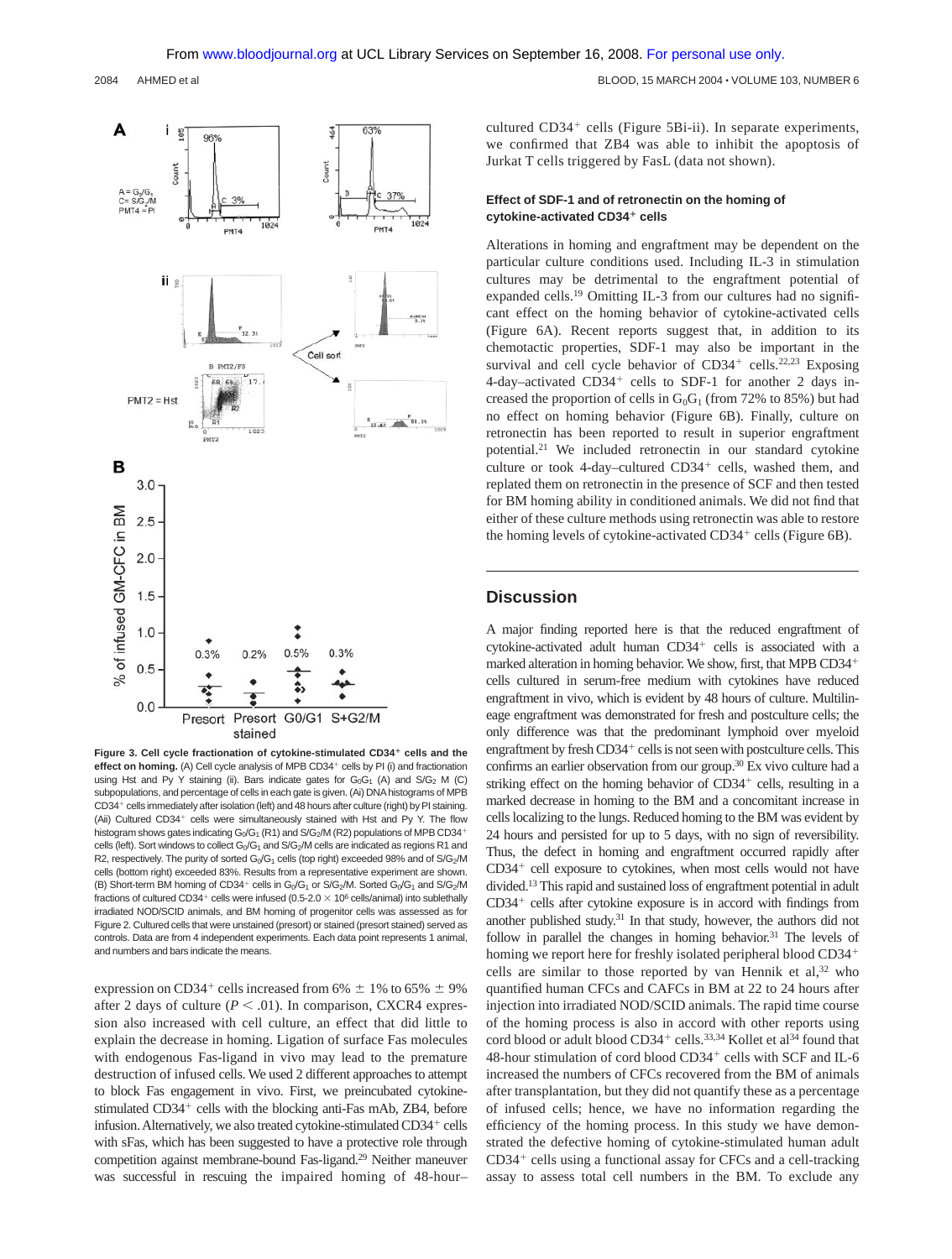

Figure 4. Effect of cell cycle synchronization on BM homing of cultured CD34<sup>+</sup> cells. (A) Freshly isolated CD34<sup>+</sup> cells reside in the G<sub>0</sub>/G<sub>1</sub> phase of the cell cycle (i). Cells were stimulated with SCF, FL, or TPO for 16 hours, after which they were reversibly blocked at the G<sub>1</sub>/S transition by 24-hour treatment with 2  $\mu$ g/mL aphidicolin (ii) or were kept in initial conditions (iii). Aphidicolin-treated cells were washed extensively and were replated in fresh medium and cytokines to allow cell cycle progression. Cells entered the S phase after 3 hours (iv) and reached G<sub>2</sub>/M at 6 hours (v). Cell cycle status was determined by DNA staining with PI, and the percentage of cells in the G<sub>0</sub>/G<sub>1</sub> or S/G<sub>2</sub>/M phase of 1 representative experiment is shown. (B) Cell populations ii to v, as indicated in panel A, were infused into NOD/SCID (1-2 × 10<sup>6</sup> cells/animal). Homing of CFCs to the BM was analyzed at 24 hours. Data are given for individual animals in 2 independent experiments as percentage homing of GM-CFCs. Mean values are represented by bars.

deleterious effect of irradiated murine BM on colony growth of expanded cells, we also cultured fresh and expanded CD34<sup>+</sup> cells in the presence of irradiated and nonirradiated murine BM cells. There was no effect on the number of assayable progenitors (data not shown).

Many workers have observed that the reduction in engraftment potential coincides with the entry of cells into the active phases of the cell cycle8-10 in human and murine HSPCs. It has been suggested that homing ability and, thus, engraftment potential of cytokine-activated CD34<sup>+</sup> cells alter during cell cycle transit and are especially impaired during  $S/G_2/M$  phase. Our results, however, do not support such a hypothesis. Although sorted  $G_0/G_1$  cells showed slightly higher homing to the BM compared with sorted cells in  $S/G_2/M$ , this did not reach significance, and levels remained significantly lower than those seen with fresh cells. Importantly, sorted cells in different phases of the cell cycle did not show differences in engraftment. Moreover, cells induced to accumulate at the  $G_1/S$  border by treatment with aphidicolin did not show increased homing to the BM compared with control cultured cells. The lower homing levels of cells in S-phase are interesting but do

not explain the impaired BM homing of cultured cells. Our findings differ from those of Glimm et al,<sup>5</sup> who used 5-day cultured cord blood CD34<sup>+</sup> cells and found that cells in S and  $G_2+M$  were ineffective in repopulation assays. The reasons for this difference are not clear but may relate to different culture conditions and to intrinsic differences between cord and adult CD34<sup>+</sup> cells. The effect of cytokine culture may be different for ontogenically earlier cells, such as cord and fetal HSPCs.24,35 Moreover, in this as in other studies, the engraftment of cytokine-activated cells was not compared with the levels achieved for fresh cells. Our findings on in vivo homing of cytokine-stimulated CD34<sup>+</sup> cells also contrast with observations that the in vitro adhesive function of these cells changes with the cell cycle. Cultured CD34<sup>+</sup> cells exhibit increased migration and reduced adhesion while in the  $G_0/G_1$  phase of the cell cycle compared with cells in  $S/G_2/M$ .<sup>13,26</sup> It is clear, however, that extrapolating these in vitro observations to in vivo mechanisms, whereby circulating  $CD34<sup>+</sup>$  cells home to the BM, must be done with caution.

For engraftment to occur, transplanted cells must not only be able to migrate and adhere, they must survive long enough in the



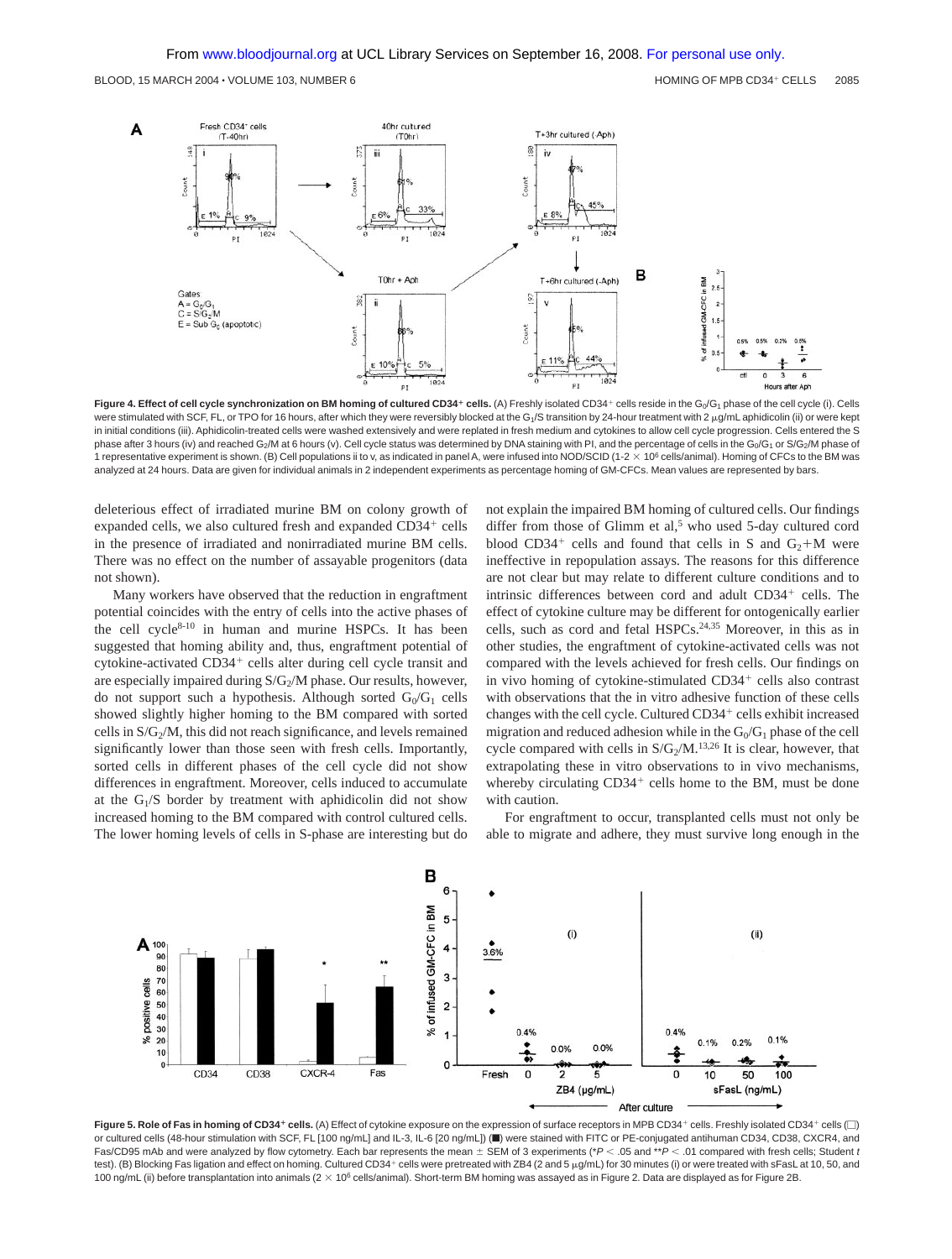

Figure 6. Effect of varying culture conditions on homing of CD34<sup>+</sup> cells in **NOD/SCID mice.** (A) Freshly isolated CD34<sup>+</sup> cells (fresh) were compared with cells stimulated in the presence or absence of IL-3, as indicated. (B) CD34+ cells were cultured for 4 days in SCF, FL, IL-3, and IL-6 with retronectin (ctl Rn) or without it (ctl). Some cells were washed and replated for another 2 days in the same cytokines  $(+2d)$ or on retronectin  $(+2d \text{ Rn})$  or with SDF  $(+2d \text{ SCF}, \text{TPO}, \text{SDF-1})$ , as indicated. At the end of the culture period, cells were washed and injected into conditioned animals  $(2 \times 10^6 \text{ cells/animal})$ , and 24-hour BM homing of CFCs was determined. Data are displayed as for Figure 2B.

circulation to home successfully to extravascular hematopoietic niches. The results of a recent study using cultured  $CD34<sup>+</sup>$  cells recovered from murine BM 40 hours after infusion suggest that the defective homing of cells in the  $S/G<sub>2</sub>/M$  phase results from an increased susceptibility to apoptosis.36 Here we show that Fas levels on  $CD34<sup>+</sup>$  cells rise rapidly (by 48-72 hours) after cytokine exposure. Cytokine-activated  $CD34<sup>+</sup>$  cells expressing high levels of Fas may undergo apoptosis in vivo on binding membrane FasL on vascular endothelium; thus, they are unable to home to the BM to secure engraftment. Indeed, the regulated expression of FasL on endothelial cells may be one mechanism whereby leukocyte extravasation is controlled.37 Our attempts to block Fas engagement on  $CD34<sup>+</sup>$  cells using either soluble Fas $L^{29}$  or blocking anti-Fas mAb38,39 did not, however, lead to the restoration of homing ability in cultured  $CD34<sup>+</sup>$  cells. Thus, it is unlikely that Fas-mediated apoptosis plays a major role in the defective homing of cytokine-activated adult cells. Since the original submission of this manuscript, Liu et al<sup>40</sup> have shown that the homing of cultured cord blood CFCs could be restored by preincubation with Fas/CD95-blocking mAb ZB4 before transplantation.<sup>40</sup> This difference may relate to the tissue source (cord blood) of CD34 cells used.40

Several investigators have attempted to restore the engraftment potential of cytokine-activated HSPCs by altering culture conditions. IL-3 is reported to enhance the loss of repopulating ability19; however, omitting IL-3 from our cultures had no effect on the reduced BM homing of cultured cells. SDF-1 is reported to induce quiescence, as is retronectin.21,23 Neither maneuver led to a recovery of homing in our system. It is important to note that the length of culture used by many of these workers was more than 48 hours and that it is not possible to discount an effect of cell division on the differentiation status of these postmitotic cells. Furthermore, though manipulating culture conditions may have a beneficial effect on engraftment in some studies, comparison with the engraftment potential of noncultured cells was not made. Therefore, it is not possible to assess to what extent such maneuvers were actually able to reverse the engraftment defect produced by in vitro culture.

Thus, in adult  $CD34<sup>+</sup>$  cells, cytokine-induced loss of homing to the BM is a phenomenon that occurs rapidly and does not appear to relate to cell cycle progression. It is also not easily explained by surface CXCR4 or Fas receptor levels or by adhesion and migration behavior in vitro. We suggest, based on our observations, an alternative explanation that takes into account the tissue distribution of infused CD34<sup>+</sup> cells. Although migration within the BM and subsequent adhesion to endosteal niches are important steps in homing, it is the initial encounter with vascular endothelium that dictates the tissue destination of circulating  $CD34<sup>+</sup>$  cells. Our previous work has shown that freshly isolated cord and adult  $CD34<sup>+</sup>$  cells do not migrate across endothelium unless activated by cytokines, a finding subsequently confirmed by other investigators.41 This effect of cytokine stimulation on transendothelial migration applies to random and SDF-1–directed migration.<sup>12</sup> Thus, when infused in vivo, cytokine-stimulated cells have a greater propensity to migrate out of the vasculature. This could lead to the inappropriate egress of transplanted cells into nonhematopoietic tissue. Unstimulated cells, on the other hand, have low migratory potential and only undergo transendothelial migration when stimulated by appropriate cytokines within the BM microvasculature. This would be a mechanism for the selective egress of  $CD34<sup>+</sup>$  cells into the BM. Impaired BM homing and engraftment that occur as a result of ex vivo cytokine exposure may thus relate to changes in the tissue pattern of homing. Our finding that cytokine stimulation increases  $CD34<sup>+</sup>$  cell localization to the lungs while reducing homing to the BM supports such a hypothesis. The increased apoptotic tendency of cytokineactivated cells may lead to the loss of any cells that migrated into nonhematopoietic tissue, thus contributing to the loss of engraftment potential in cultured cells.

In conclusion, we have demonstrated in adult  $CD34<sup>+</sup>$  cells that cytokine exposure ex vivo leads to a loss of engraftment ability in vivo that occurs rapidly and that is associated with a striking alteration in the tissue distribution of homed cells. Loss of homing to the BM and, to a lesser extent, the spleen coincides with an increased accumulation of cells in the lungs. The loss of BM homing and engraftment is not related to the cell cycle phase and was not restored by blocking Fas ligation in vivo. We suggest that these changes in homing and, as a consequence, engraftment induced by cytokine exposure are caused by the increased migratory capacity of infused activated cells, leading to loss of selectivity of the homing process.

## **Acknowledgment**

We are grateful to Prof D. Bonnet for help with providing murine BM.

## **References**

- 1. van der Loo JC, Ploemacher RE. Marrow- and spleen-seeding efficiencies of all murine hematopoietic stem cell subsets are decreased by preincubation with hematopoietic growth factors. Blood. 1995;85:2598-2606.
- 2. Peters SO, Kittler EL, Ramshaw HS, Quesenberry PJ. Ex vivo expansion of murine marrow

cells with interleukin-3 (IL-3), IL- 6, IL-11, and stem cell factor leads to impaired engraftment in irradiated hosts. Blood. 1996;87: 30-37.

3. Dorrell C, Gan OI, Pereira DS, Hawley RG, Dick JE. Expansion of human cord blood  $CD34(+)$ CD38(-) cells in ex vivo culture during retroviral

transduction without a corresponding increase in SCID repopulating cell (SRC) frequency: dissociation of SRC phenotype and function. Blood. 2000;95:102-110.

4. Demaison C, Brouns G, Blundell MP, et al. A defined window for efficient gene marking of severe combined immunodeficient-repopulating cells